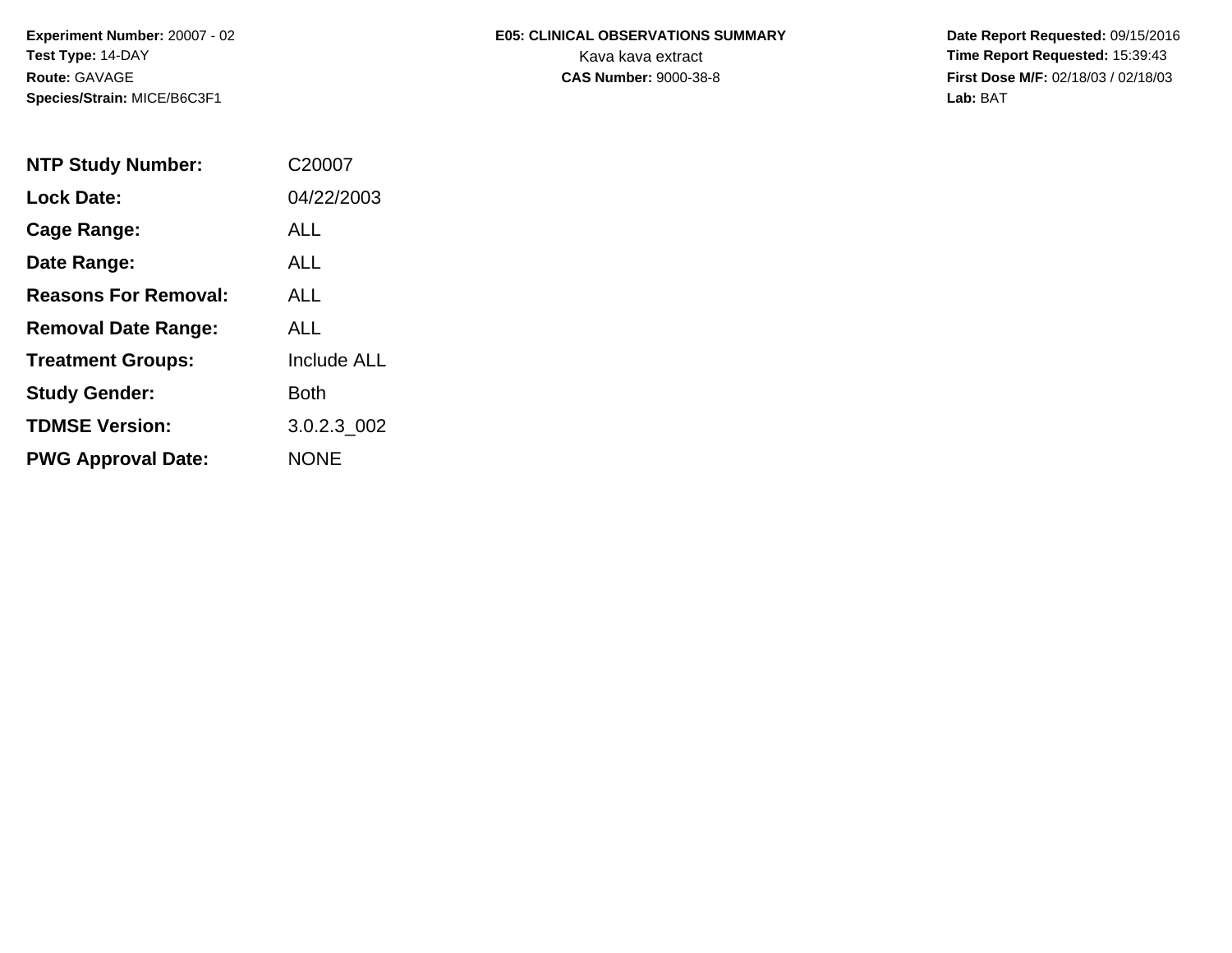## **E05: CLINICAL OBSERVATIONS SUMMARY**

 **Date Report Requested:** 09/15/2016 Kava kava extract **Time Report Requested:** 15:39:43<br>**CAS Number:** 9000-38-8 **Time Report Requested:** 15:39:43 **First Dose M/F:** 02/18/03 / 02/18/03<br>Lab: BAT **Lab:** BAT

| <b>SEX: MALE</b>          | WEEK: 3         |        |                |              |                |              |                |              |
|---------------------------|-----------------|--------|----------------|--------------|----------------|--------------|----------------|--------------|
|                           | 0 G/KG          |        | 0.125 G/KG     |              | 0.25 G/KG      |              | 0.5 G/KG       |              |
| <b>OBSERVATION</b>        | <b>CURRENT*</b> | TOTAL+ | <b>CURRENT</b> | <b>TOTAL</b> | <b>CURRENT</b> | <b>TOTAL</b> | <b>CURRENT</b> | <b>TOTAL</b> |
| <b>Abnormal Breathing</b> | 0/0             | 0/5    | 0/0            | 0/5          | 0/0            | 0/5          | 0/0            | 0/5          |
| <b>Ataxia</b>             | 0/0             | 0/5    | 0/0            | 0/5          | 0/0            | 0/5          | 0/0            | 0/5          |
| Lethargic                 | 0/0             | 0/5    | 0/0            | 0/5          | 0/0            | 0/5          | 0/0            | 0/5          |

\* ANIMALS WITH OBSERVATION IN CURRENT PERIOD / TOTAL ANIMALS OBSERVED IN CURRENT PERIOD (WITHIN 1 DAY OF RUN DATE)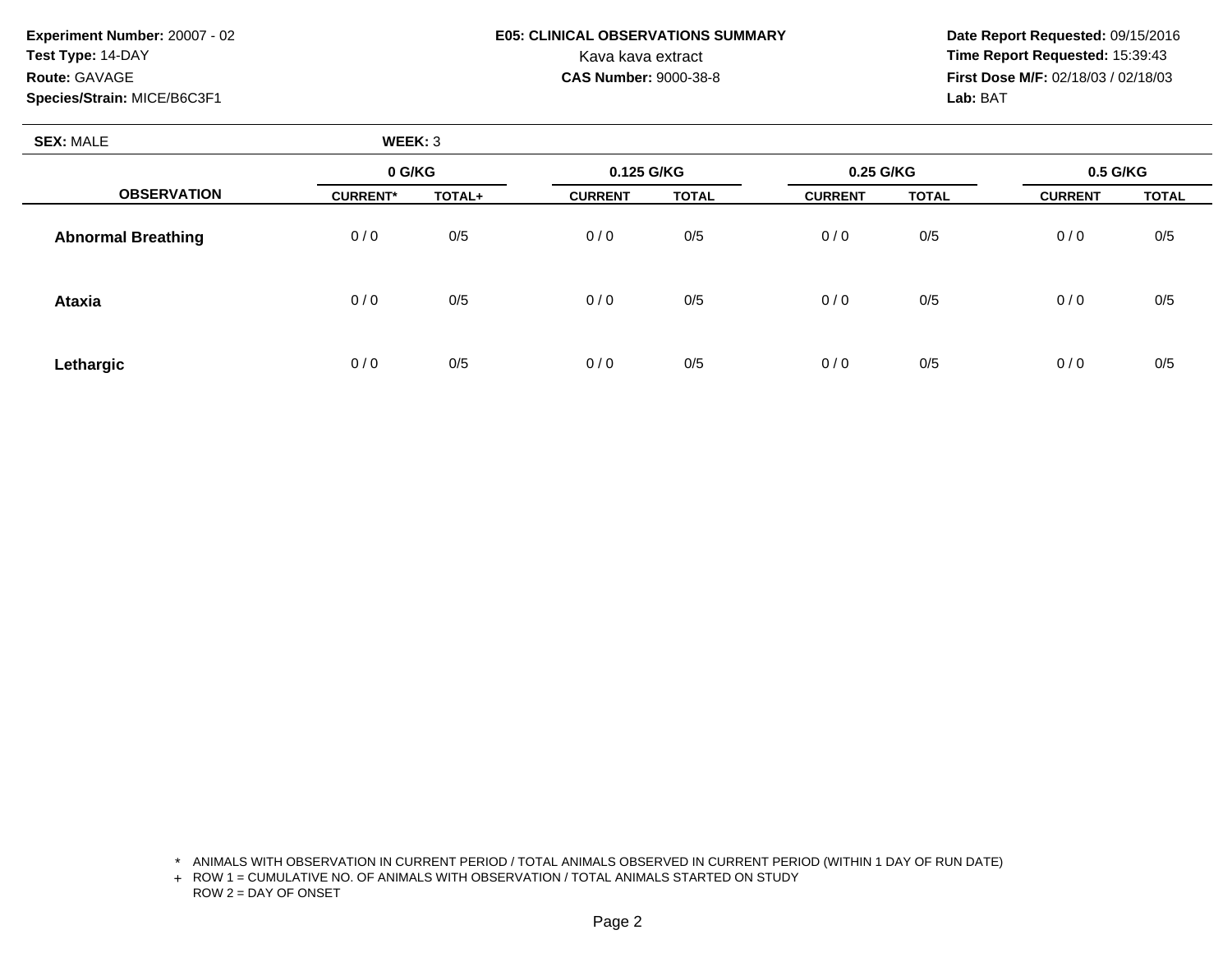### **E05: CLINICAL OBSERVATIONS SUMMARY**

 **Date Report Requested:** 09/15/2016 Kava kava extract **Time Report Requested:** 15:39:43<br>**CAS Number:** 9000-38-8 **Time Report Requested:** 15:39:43 **First Dose M/F:** 02/18/03 / 02/18/03<br>Lab: BAT **Lab:** BAT

| <b>SEX: MALE</b>          | WEEK: 3         |                         |                |                         |  |  |
|---------------------------|-----------------|-------------------------|----------------|-------------------------|--|--|
|                           | 1.0 G/KG        |                         | 2.0 G/KG       |                         |  |  |
| <b>OBSERVATION</b>        | <b>CURRENT*</b> | TOTAL+                  | <b>CURRENT</b> | <b>TOTAL</b>            |  |  |
| <b>Abnormal Breathing</b> | 0/0             | 1/5<br>DAY <sub>1</sub> | 0/0            | 4/5<br>DAY <sub>1</sub> |  |  |
| <b>Ataxia</b>             | 0/0             | 1/5<br>DAY <sub>1</sub> | 0/0            | 3/5<br>DAY <sub>1</sub> |  |  |
| Lethargic                 | 0/0             | 3/5<br>DAY <sub>1</sub> | 0/0            | 4/5<br>DAY 1            |  |  |

\*\*\*END OF MALE DATA\*\*\*

\* ANIMALS WITH OBSERVATION IN CURRENT PERIOD / TOTAL ANIMALS OBSERVED IN CURRENT PERIOD (WITHIN 1 DAY OF RUN DATE)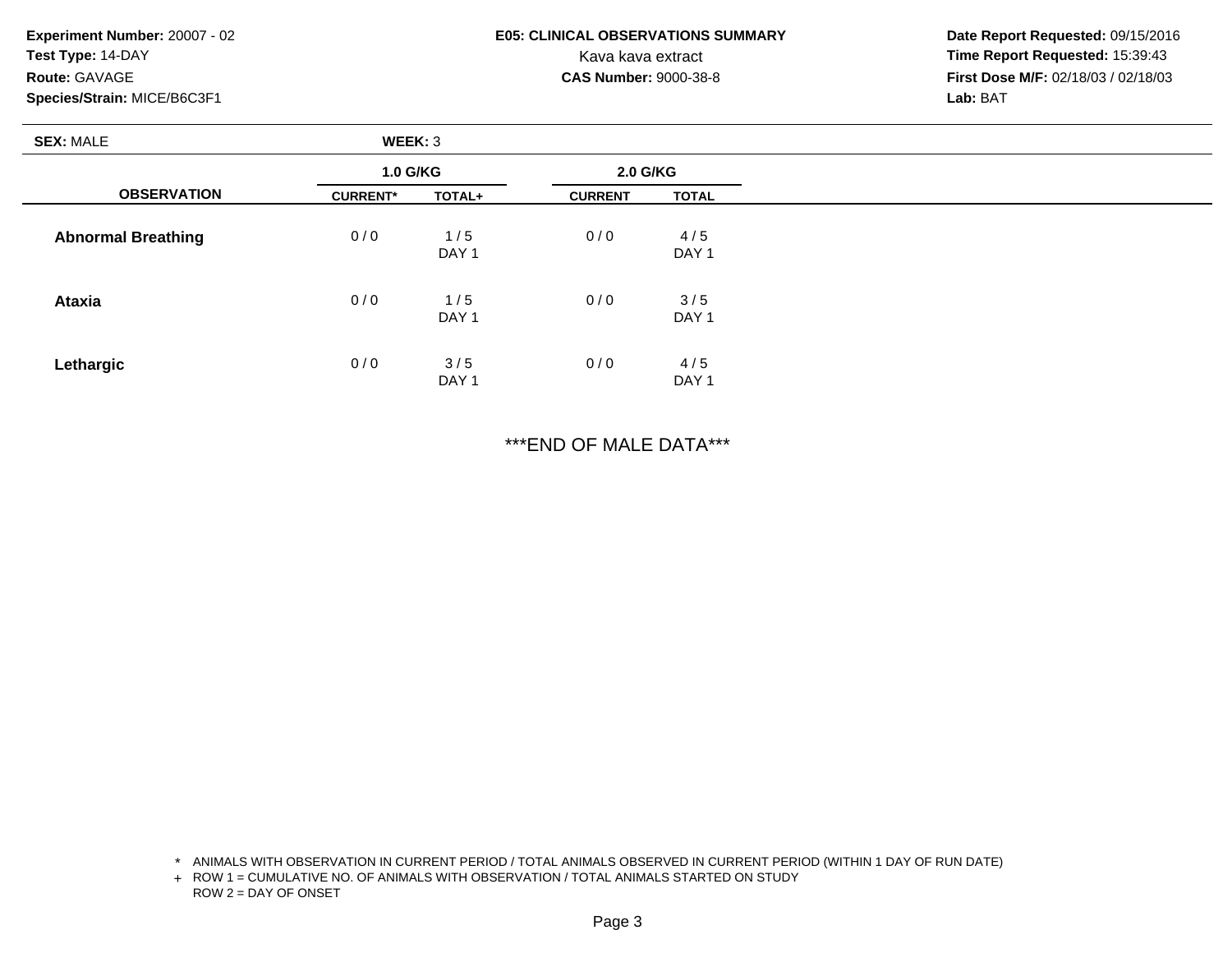# **E05: CLINICAL OBSERVATIONS SUMMARY**

 **Date Report Requested:** 09/15/2016 Kava kava extract **Time Report Requested:** 15:39:43<br>**CAS Number:** 9000-38-8 **Time Report Requested:** 15:39:43 **First Dose M/F:** 02/18/03 / 02/18/03<br>Lab: BAT **Lab:** BAT

| <b>SEX: FEMALE</b>        | WEEK: 3         |        |                |              |                |              |                |              |
|---------------------------|-----------------|--------|----------------|--------------|----------------|--------------|----------------|--------------|
|                           | 0 G/KG          |        | 0.125 G/KG     |              | 0.25 G/KG      |              | 0.5 G/KG       |              |
| <b>OBSERVATION</b>        | <b>CURRENT*</b> | TOTAL+ | <b>CURRENT</b> | <b>TOTAL</b> | <b>CURRENT</b> | <b>TOTAL</b> | <b>CURRENT</b> | <b>TOTAL</b> |
| <b>Abnormal Breathing</b> | 0/0             | 0/5    | 0/0            | 0/5          | 0/0            | 0/5          | 0/0            | 0/5          |
| <b>Ataxia</b>             | 0/0             | 0/5    | 0/0            | 0/5          | 0/0            | 0/5          | 0/0            | 0/5          |
| <b>Impaired Gait</b>      | 0/0             | 0/5    | 0/0            | 0/5          | 0/0            | 0/5          | 0/0            | 0/5          |
| Lethargic                 | 0/0             | 0/5    | 0/0            | 0/5          | 0/0            | 0/5          | 0/0            | 0/5          |

\* ANIMALS WITH OBSERVATION IN CURRENT PERIOD / TOTAL ANIMALS OBSERVED IN CURRENT PERIOD (WITHIN 1 DAY OF RUN DATE)